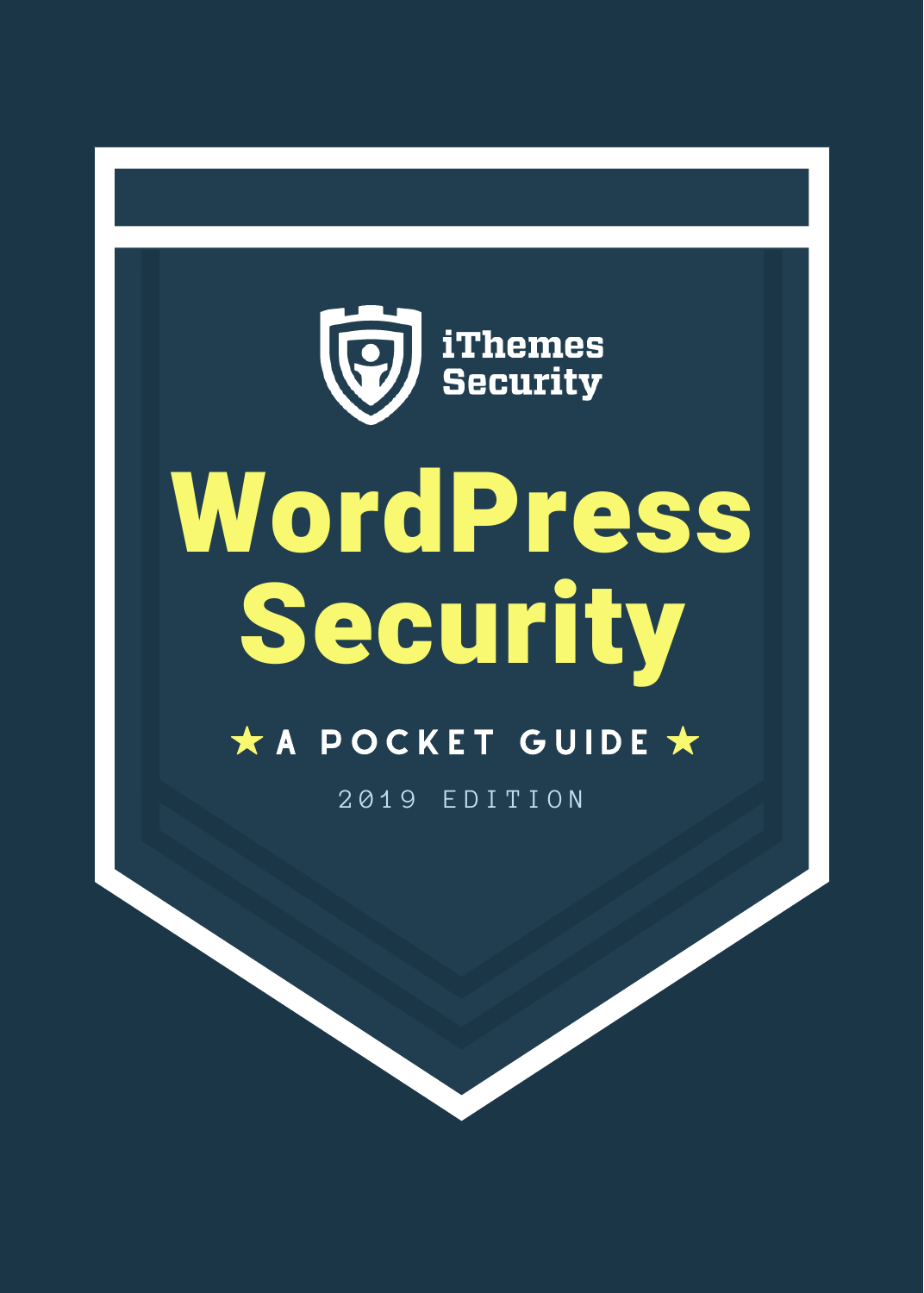## **Contents**

Common [WordPress](#page-2-0) Security Questions **2**

Tips to Secure Your [WordPress](#page-4-0) Website **4**

A Basic [WordPress](#page-11-0) Security Checklist **11**

More [WordPress](#page-12-0) Security Resources & Ebooks **12**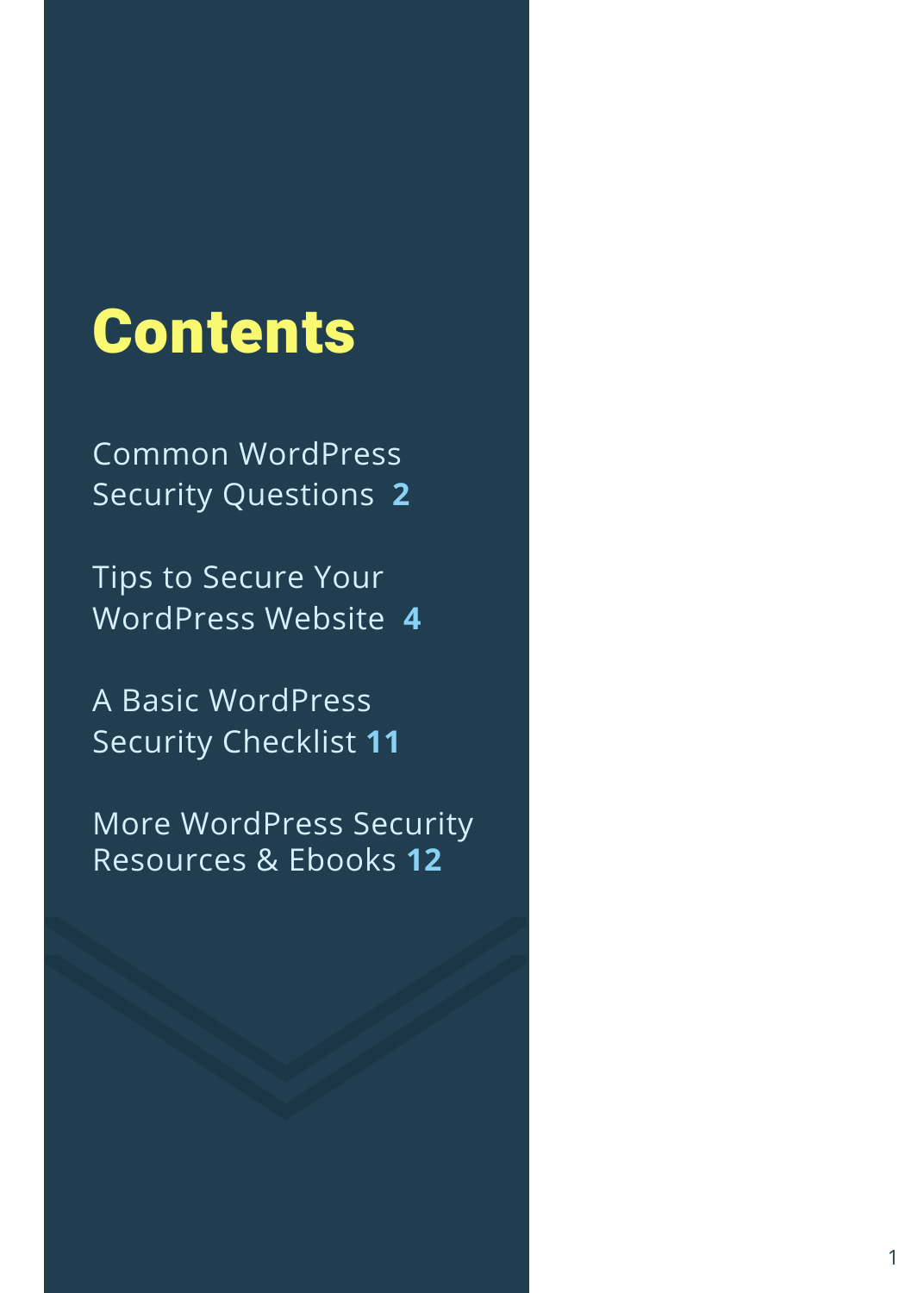## <span id="page-2-0"></span>Common WordPress Security Questions

#### **Is WordPress Secure?**

Absolutely! WordPress is the most popular content management system in the world, and it didn't get that way by not taking security seriously.

The truth is that the biggest WordPress security vulnerability is its *users.* Most WordPress hacks on the platform can be avoided with a little effort from site owners.

#### **How Do I Make My Website 100% Secure?**

Unfortunately, there is not a 100% guaranteed solution for securing WordPress. Good security is all about minimizing risk. If anybody tries to sell you a 100% secure solution, they're scamming you.

You'll never be completely safe, but there's a lot you can do to minimize your risk.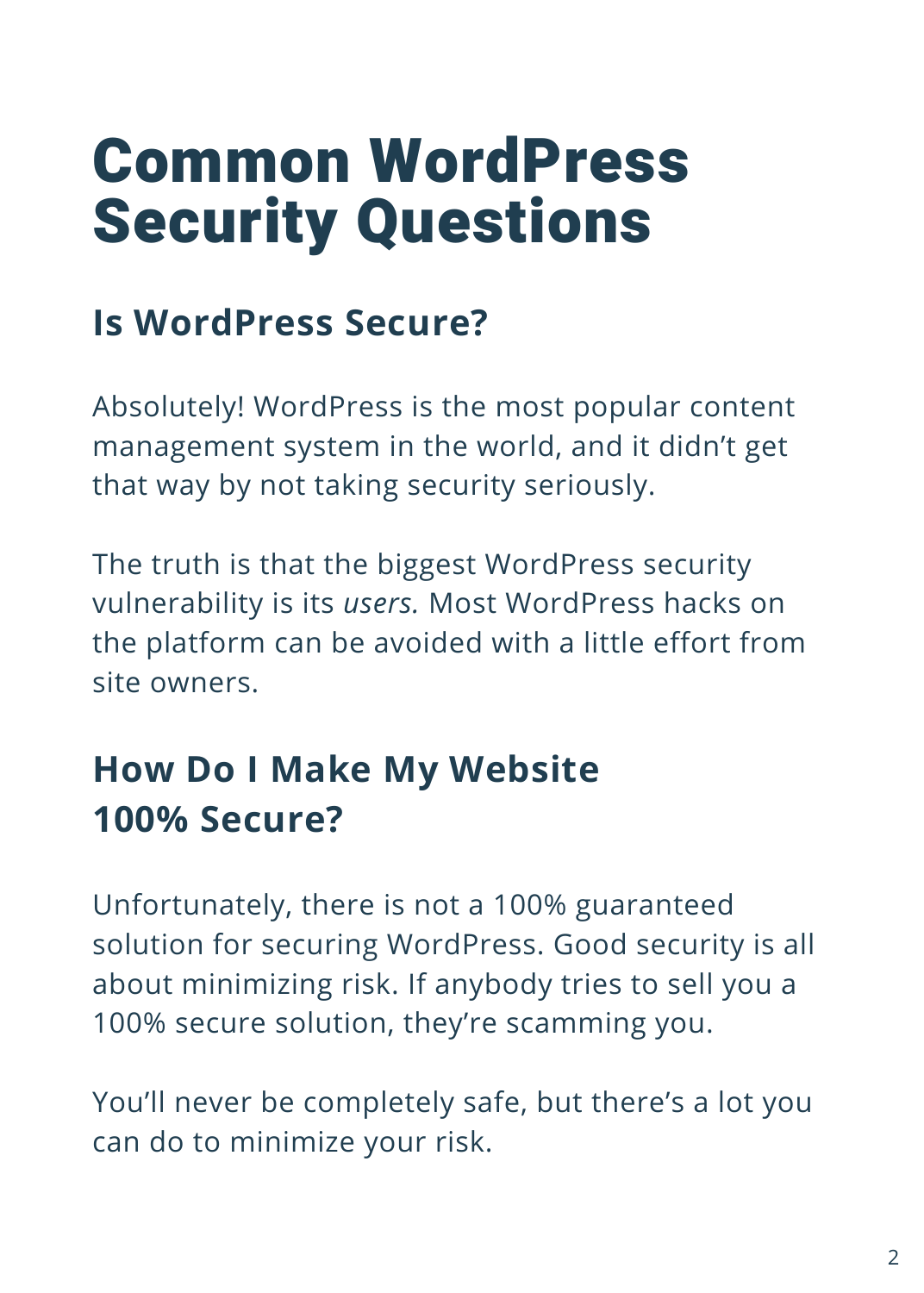#### **My Website is Small. Do I Really Need to Worry About Security?**

Even if you are the owner of a tiny website with low traffic, you still need to be proactive in securing your website.

The truth is your website or business doesn't have to be big to gain the attention of a would-be attacker.

Hackers still see an opportunity to use your site as a conduit to redirect some of your visitors to malicious sites, send out spam from your mailserver, spread viruses or even to mine Bitcoin. They will take anything they can get.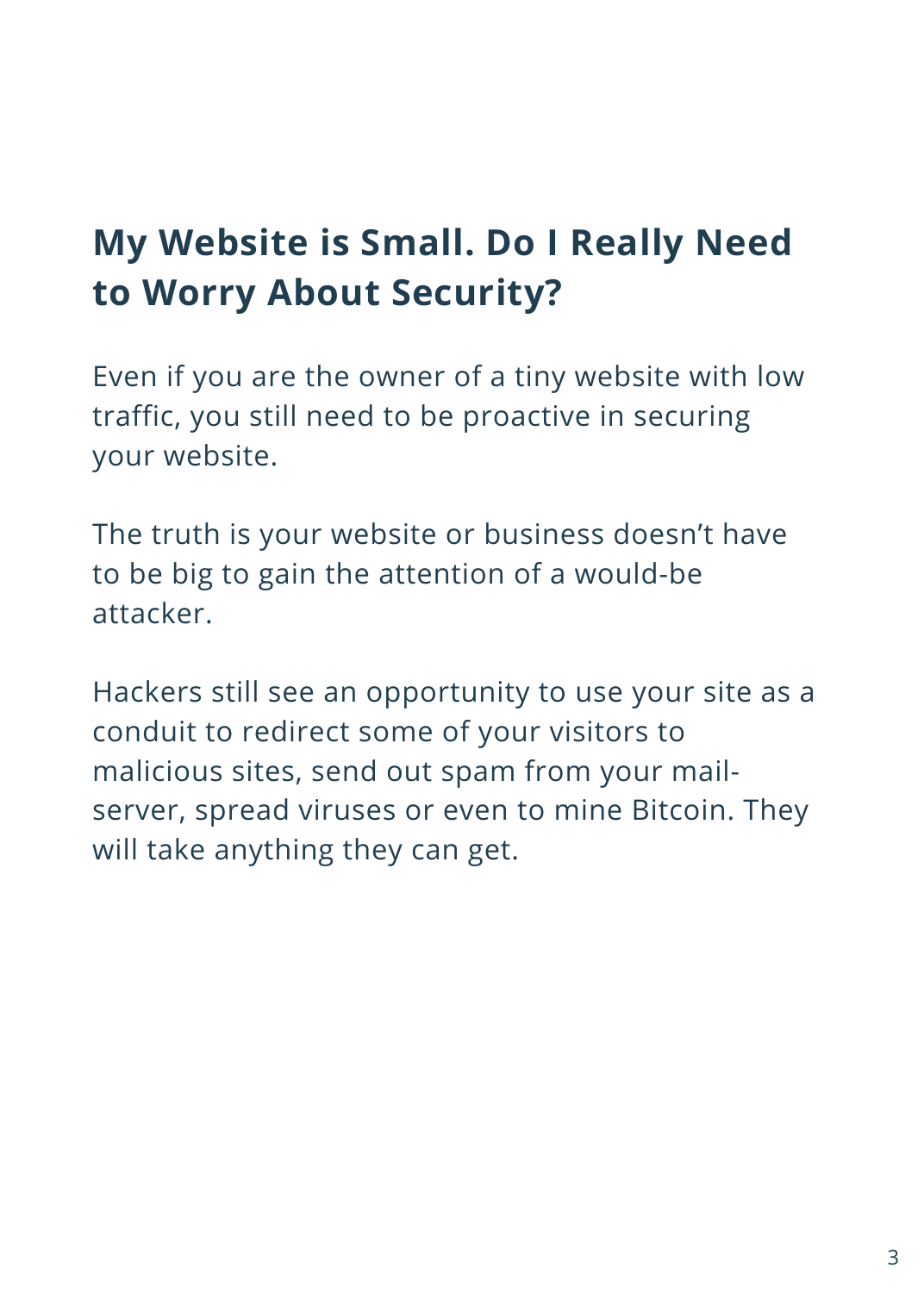## <span id="page-4-0"></span>5 Tips to Secure Your WordPress Website

### **1. Limit Failed Login Attempts**

Brute force attacks refer to the trial and error method used to discover username and password combinations in order to hack into a website. The brute force attack method exploits the simplest form of gaining access to a site: by trying to guess usernames and passwords, over and over again, until they're successful.

By default, WordPress doesn't limit failed login attempts. Without this limit, WordPress can be an easy target for brute force attacks.

Install a **WordPress security plugin** to limit the number of failed login attempts. The iThemes Security plugin's *Brute Force Protection* feature gives you the power to set the number of failed login attempts before a username or IP is locked out. A lockout will [temporarily](https://ithemes.com/security) disable the attacker's ability to make login attempts. Once the attackers have been locked out three times, they will be banned from even viewing the site.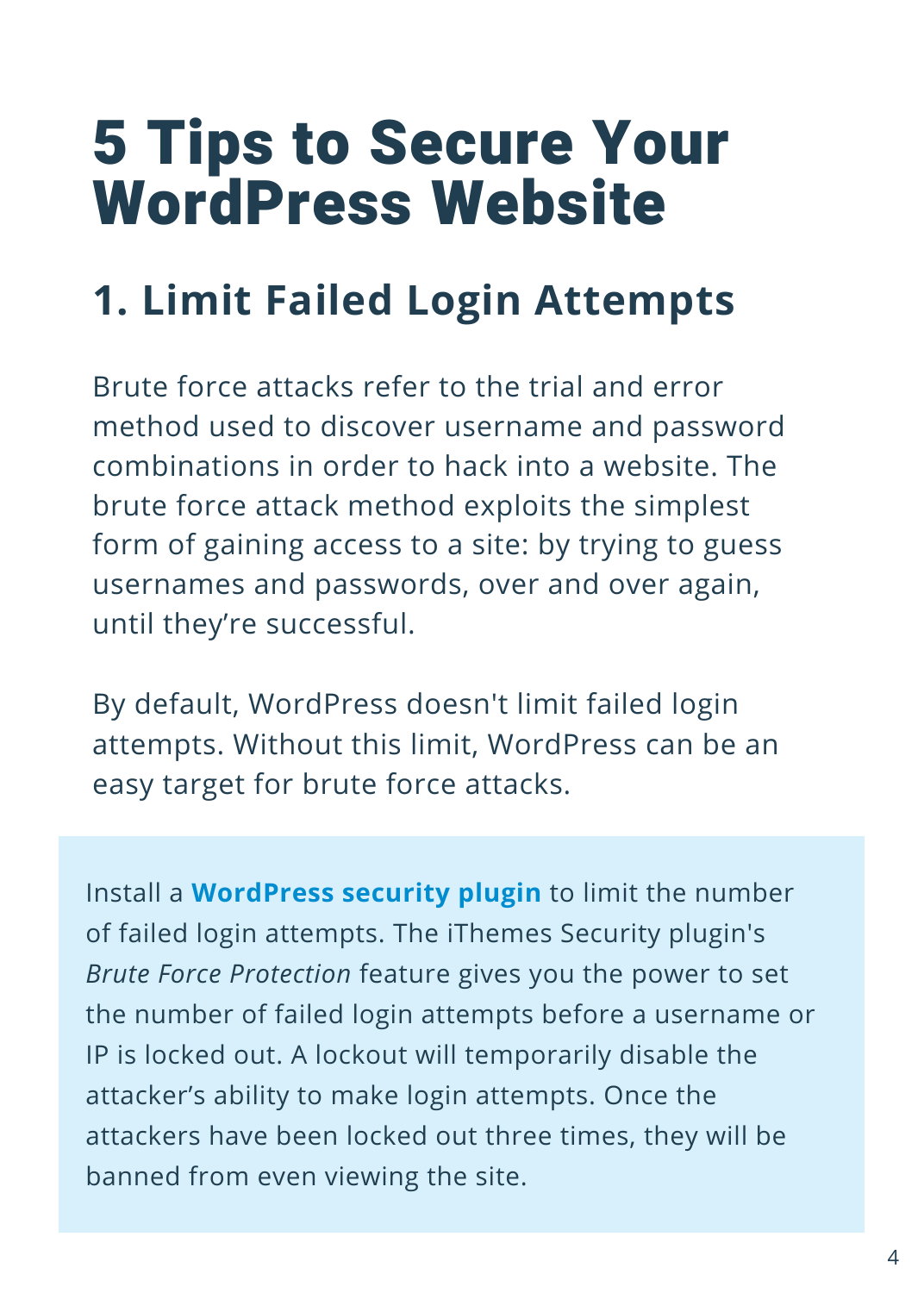#### **2. Use Strong Passwords**

You should use a strong password for your WordPress admin password.

#### **A strong password is a minimum of 12 characters, using a combination of alphanumeric and [ASCII](https://ascii.cl/) characters.**

Using only lower case letters limits the pool of possible characters to 26, so it is vital to include alphanumeric, upper-case letters and common ASCII characters to increase the pool of characters needed to crack the password to 92.

For example, here are the estimated times to crack a password using a four-core i5 processor:

- a 7-character password will take *.29 milliseconds* to crack.
- an 8-character password will take *5 hours* to crack.
- a 9-character password will take *4 months* to crack.
- a 10-character password will take *1 decade* to crack
- a 12 character password will take *2 centuries* to crack.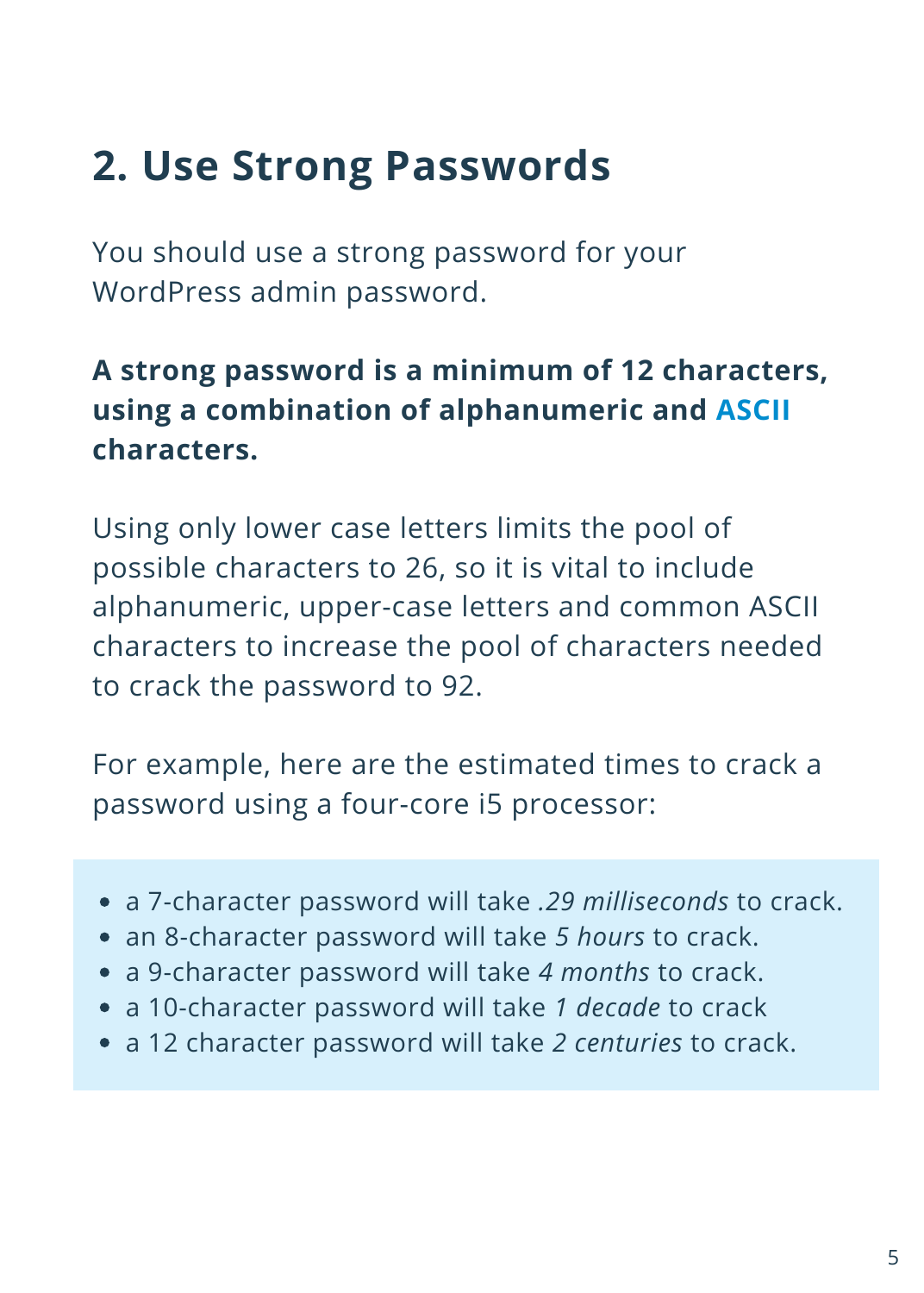#### **3. Use Two-Factor Authentication**

Two-factor authentication (2FA) adds a very strong layer of security by requiring an extra code along with your WordPress admin username and password in order to log in to your website.

**Three Two-Factor Authentication Categories:**

Two-factor authentication includes three categories of identity verification:

**1. Something You** *Know***.** Do you remember filling out security questions when setting up your online mortgage account? Something like 'Who is your favorite teacher?' or 'What is your mother's maiden name?' These security questions provide a form of two-factor authentication by requiring answers you would only know.

**2. Something You** *Have*. This category of two-factor authentication requires you to have something physically in your possession—like your phone or a [Yubikey—](https://www.yubico.com/)to prove your identity. For example, some two-factor authentication methods require a time-based code sent to a specific device via a twofactor app.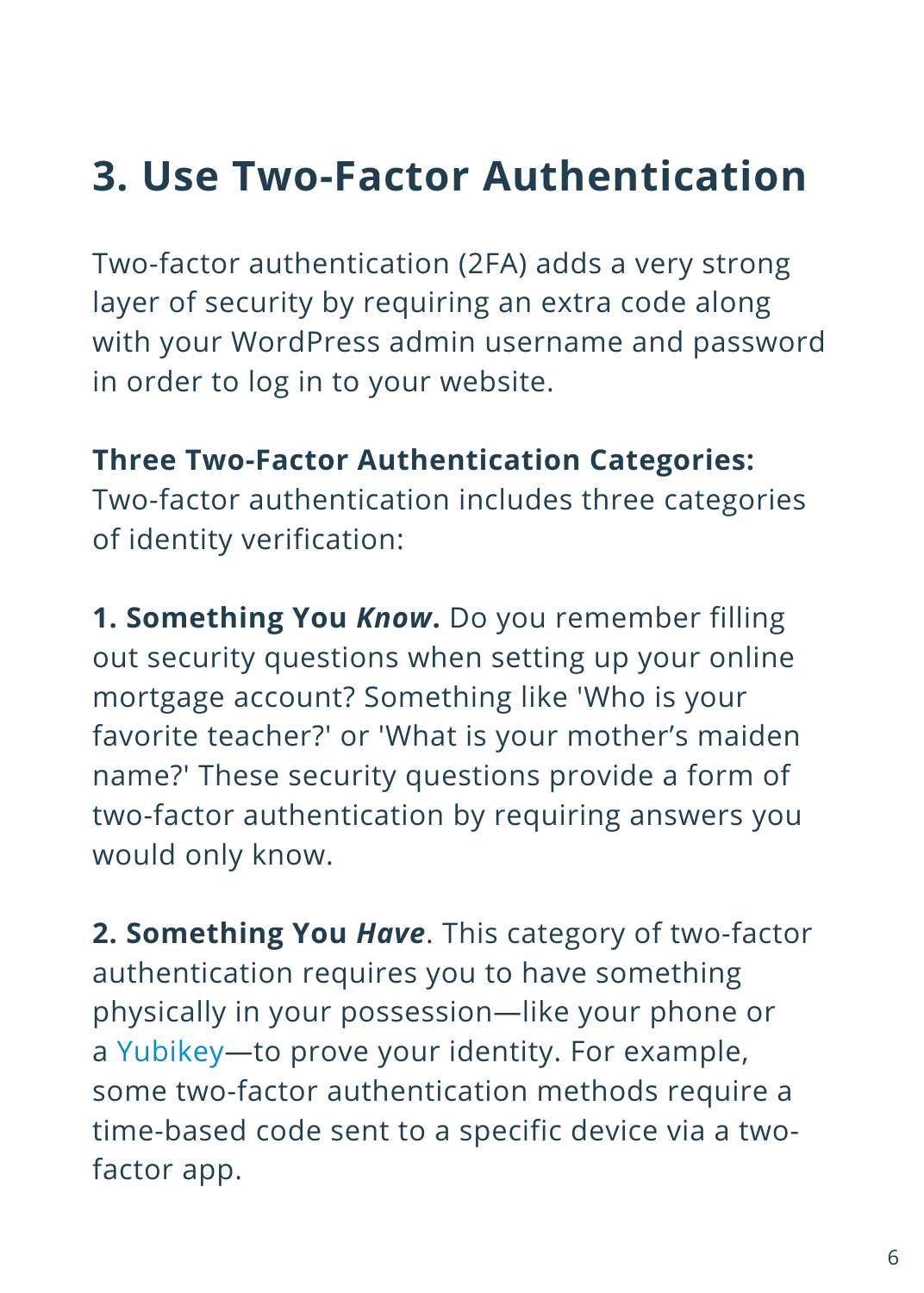**3. Something You** *Are***.** You may not know the name, but if you have a smartphone, you have probably used biometric authentication to log into your phone. Biometric authentication requires a unique biological characteristic to authenticate your login. If your phone has a fingerprint scanner or Face ID, you are using biometric authentication every time you unlock your phone.

#### **Different Methods of Two-Factor Authentication**

**1. Email:** With the email method of two-factor authentication, you will be supplied the code via an email notification. You'll used the code delivered to your inbox as your secondary code to login.

**2. SMS Text Message**. The SMS method of two-factor authentication delivers a code via an SMS text message to your mobile device. Although SMS text is one of the most common options for two-factor authentication, it is one of the least secure. The National Institute of Standards and Technology has even recommended deprecating the SMS method of two-factor authentication.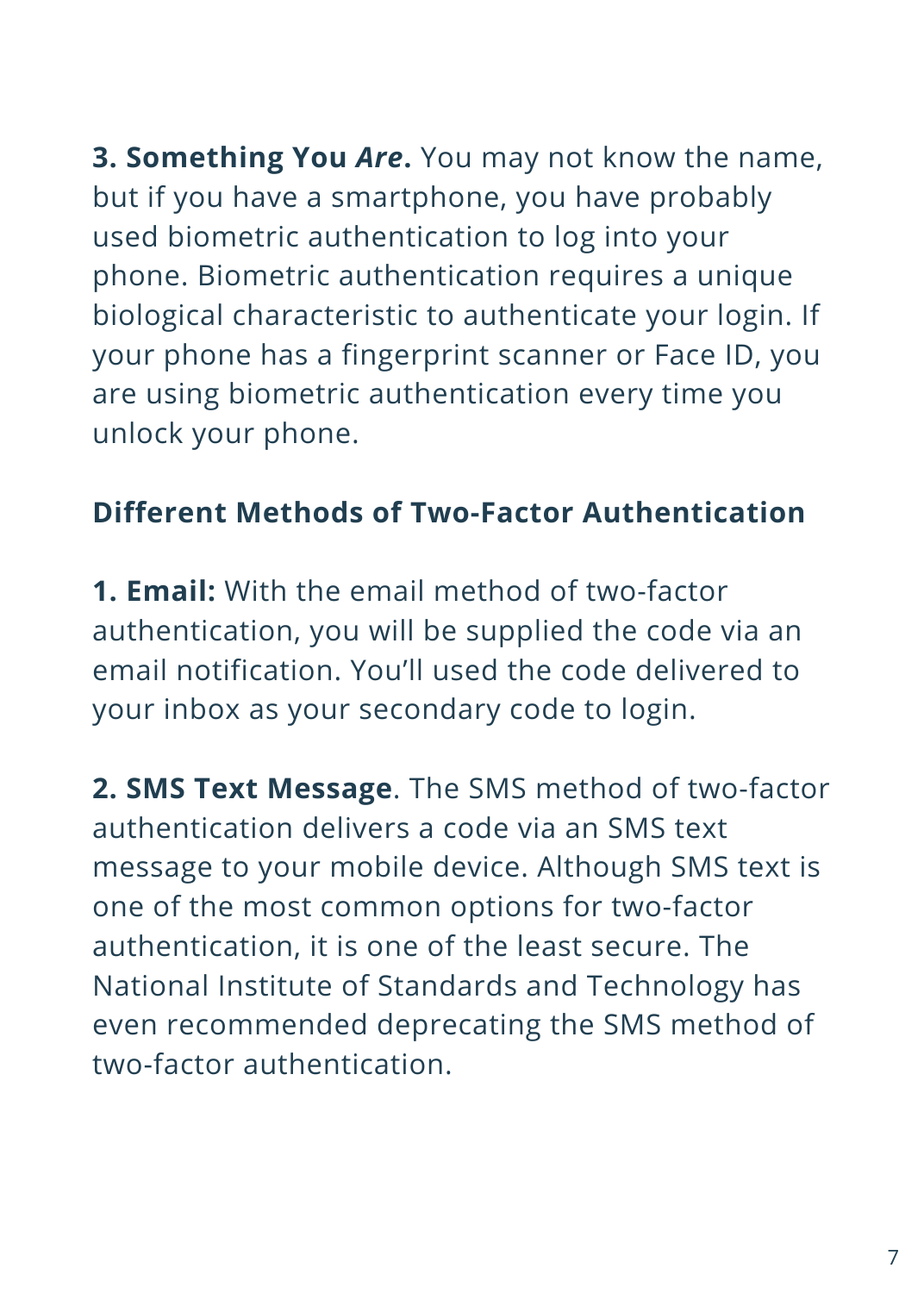**3. Mobile App:** The mobile app option for two-factor authentication delivers a time-based one-time password or TOTP code to your mobile device using a two-factor authentication mobile app such as [Authy](https://authy.com/) or Google [Authenticator.](https://play.google.com/store/apps/details?id=com.google.android.apps.authenticator2&hl=en_US)

Use a **WordPress security plugin** to add two-factor [authentication](https://ithemes.com/security) to your WordPress admin login. iThemes Security Pro supports several two-factor authentication methods, including mobile app, email and backup codes.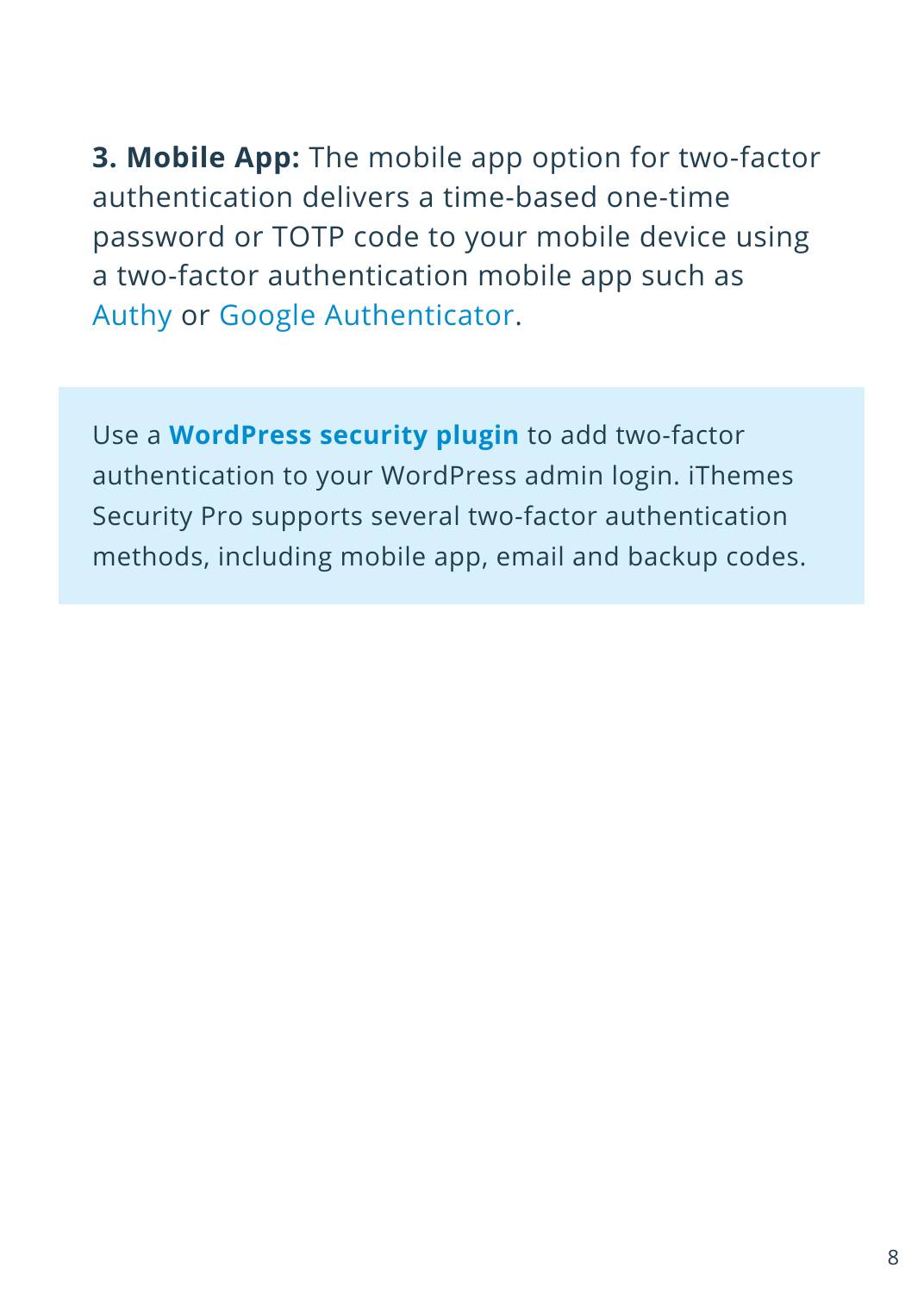## **4. Keep Your Software Updated**

Running outdated software is actually the number one reason a WordPress website or blog gets hacked. Keeping your WordPress website up to date should be at the top of your list of security checklist. WordPress core and any theme or plugin you have installed on your website should always be running the latest version.

Version updates are not just for new features or bug fixes; they can also include security patches for known exploits. Bots will scour the internet looking for WordPress sites running outdated software with known WordPress vulnerabilities.

When you leave software out of date, you are giving a would be hacker the blueprint to bypass all other security measures you have added to the site.

Create an update schedule to be sure you are keeping everything up to date. You can use a tool like iThemes Sync to **manage multiple WordPress sites** from one dashboard so you can perform updates across multiple sites with one click. iThemes Sync will also send you an email [notification](https://ithemes.com/sync) if updates are available for your themes, plugins or WordPress core.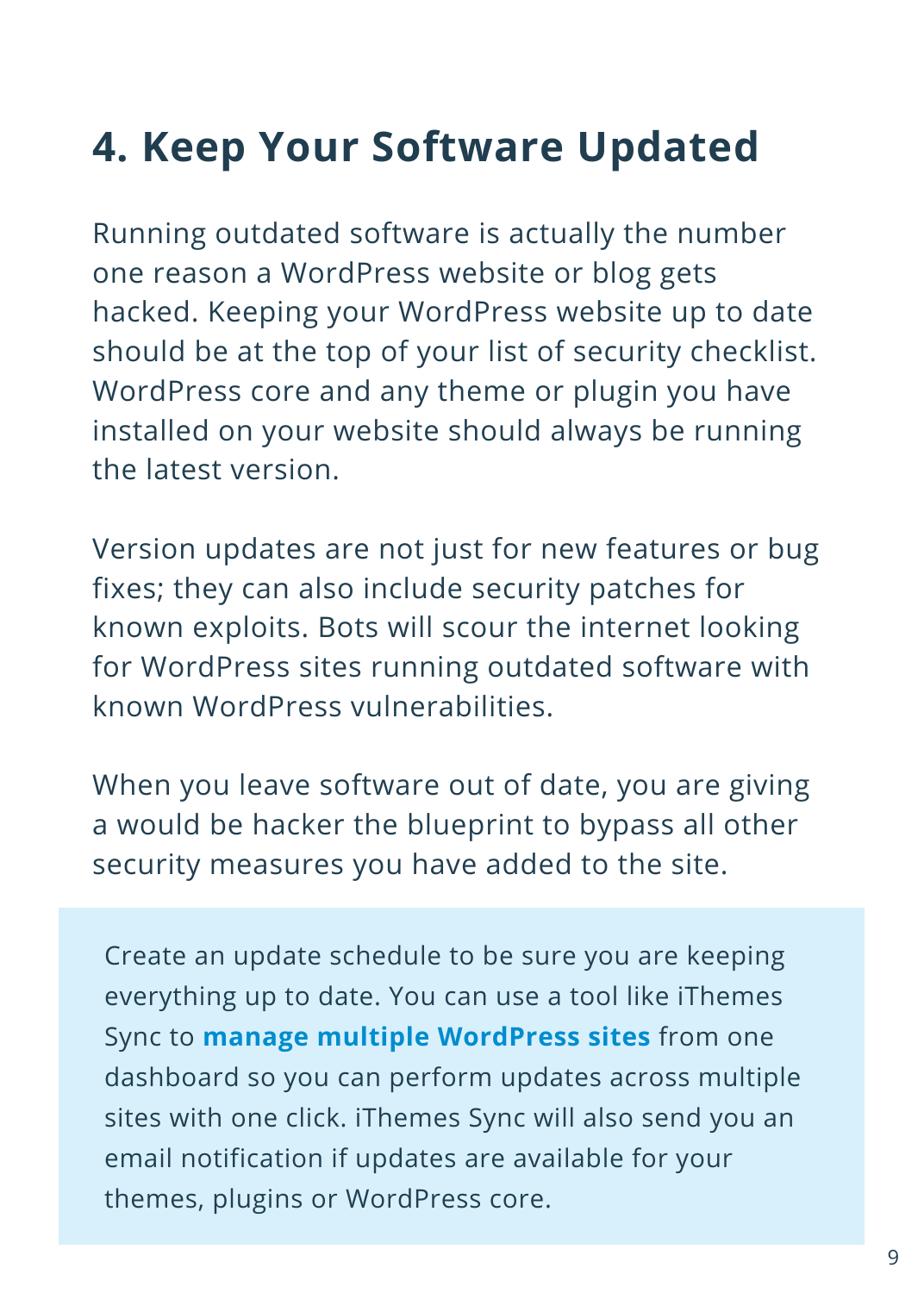Unfortunately, your site can be hacked even if you follow the WordPress security best practices. If an attacker successfully compromises your site, having a backup will allow you to restore your site to a clean state.

Since WordPress doesn't have a built-in backup tool, having a solid backup strategy is your disaster insurance.

Using a **WordPress backup plugin** like [BackupBuddy](https://ithemes.com/purchase/backupbuddy) allows you to easily backup your whole website. Set up automated backup schedules so backups run every hour, day or week. Store you backup files in a secure, remote destination so you can access them if your website ever goes down.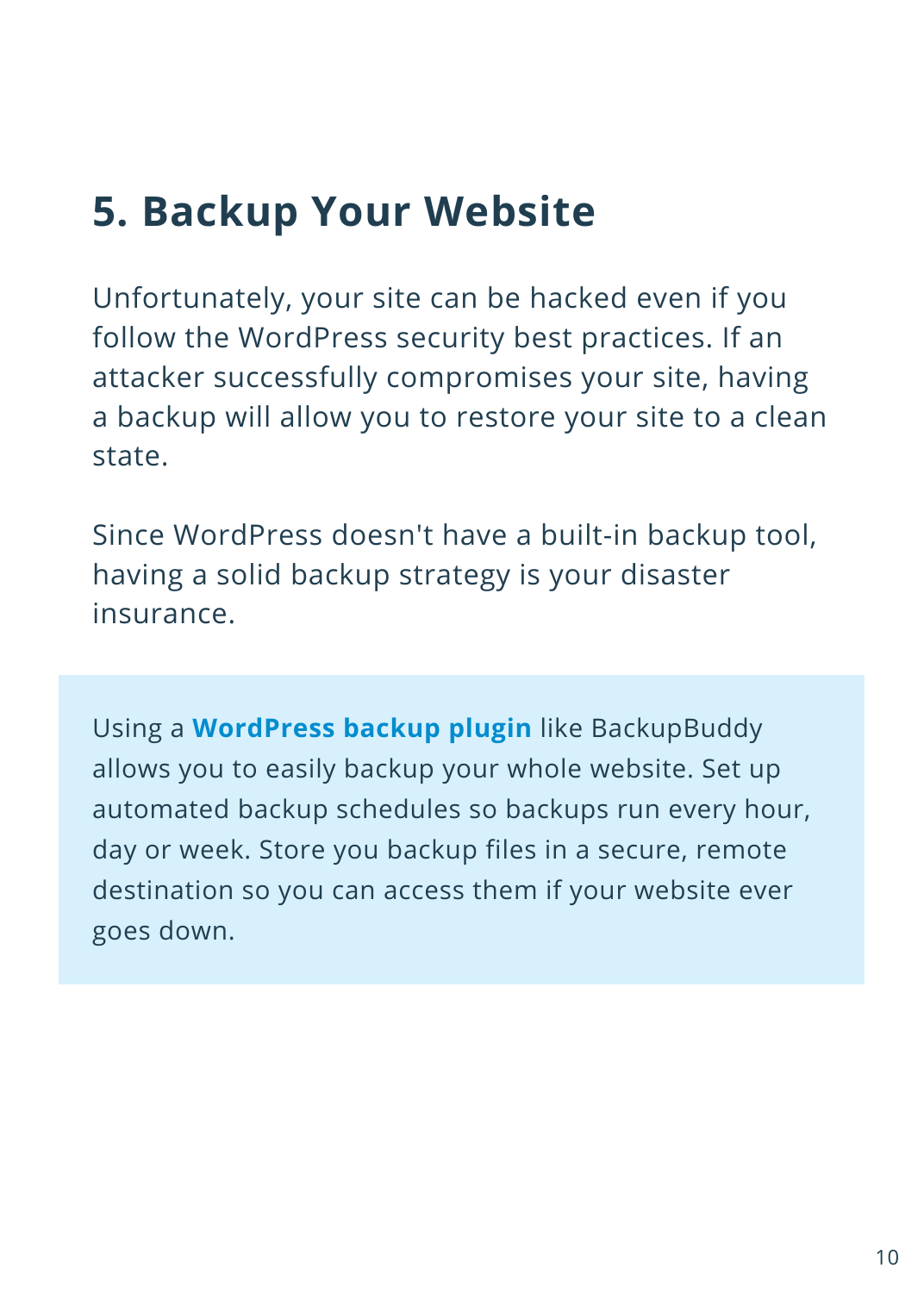## <span id="page-11-0"></span>A Basic WordPress Security Checklist

|  |  | 1. Limit Login Attempts |
|--|--|-------------------------|
|--|--|-------------------------|

- **2. Use Strong Passwords**
	- **3. Use Two-Factor Authentication**
	- **4. Keep Your Software Updated**
	- **5. Backup Your Website**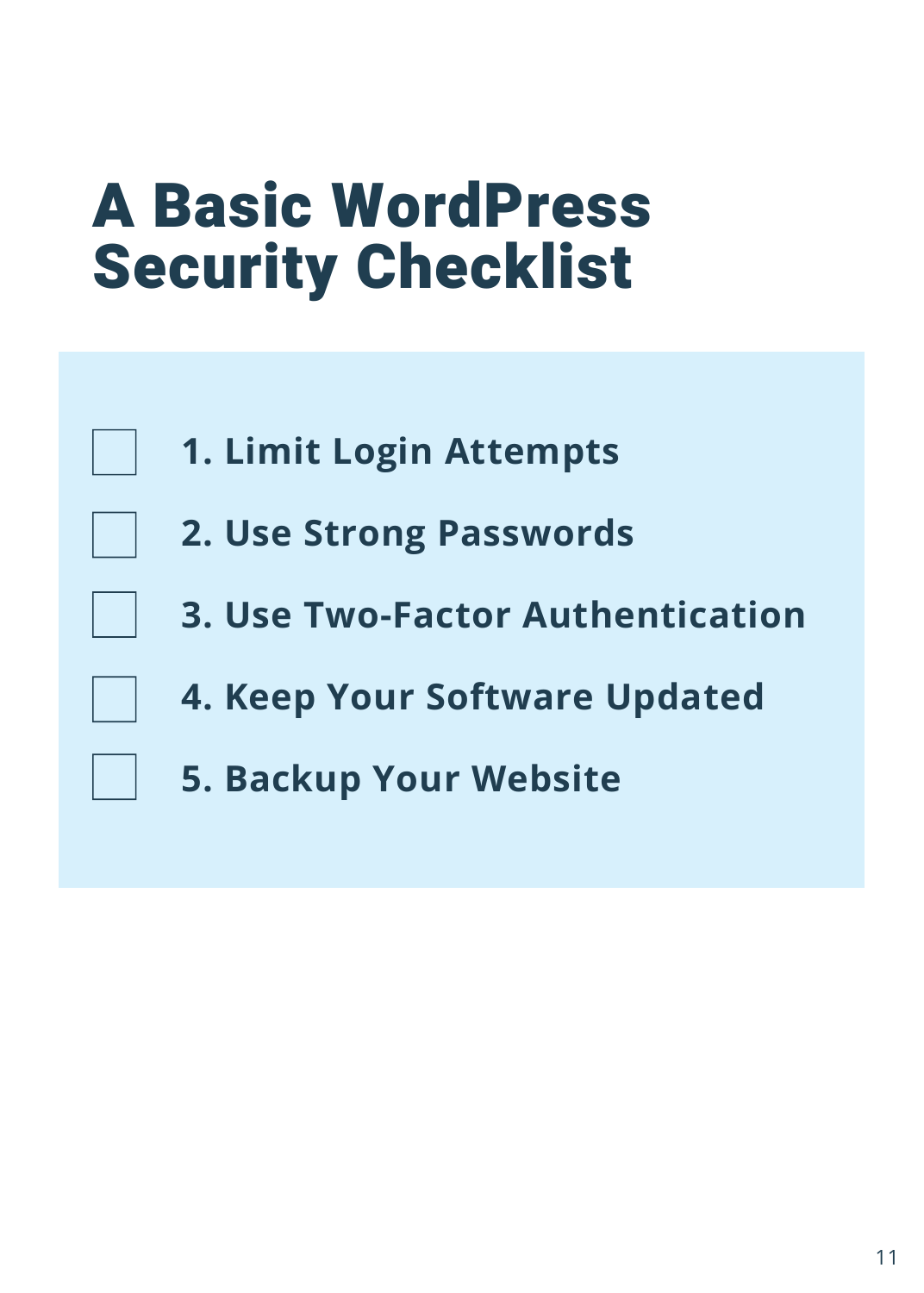## <span id="page-12-0"></span>More WordPress Security Resources & Ebooks

**[5 Simple Rules for WordPress Login Security](https://ithemes.com/5-rules-wordpress-login-security/)**

**[What is 2 Factor Authentication and How Can It](https://ithemes.com/what-is-2-factor-authentication/) Be Useful?**

**[Is My WordPress Site Hacked? 7 Signs of Infection](https://ithemes.com/is-my-wordpress-site-hacked/)**

**[The Top 5 WordPress Security Myths Debunked](https://ithemes.com/the-top-5-wordpress-security-myths-debunked/)**

**[5 iThemes Security Tips to Secure Your](https://ithemes.com/5-ithemes-security-tips/) WordPress Website**

**[10 Tips for Securing a WordPress Website](https://ithemes.com/10-tips-for-securing-a-wordpress-website/)**

**[A Guide to Brute Force Attacks](https://ithemes.com/publishing/guide-to-wordpress-brute-force-attacks/)** 

**[A Guide to WordPress Security](https://ithemes.com/publishing/guide-to-wordpress-security/)** 

**iT[hemes Security Setup Guide](https://ithemes.com/publishing/ithemes-security-setup-checklist/)** 

| <b>EBOOK</b> |  |
|--------------|--|
|              |  |
| <b>EBOOK</b> |  |
|              |  |
| <b>EBOOK</b> |  |